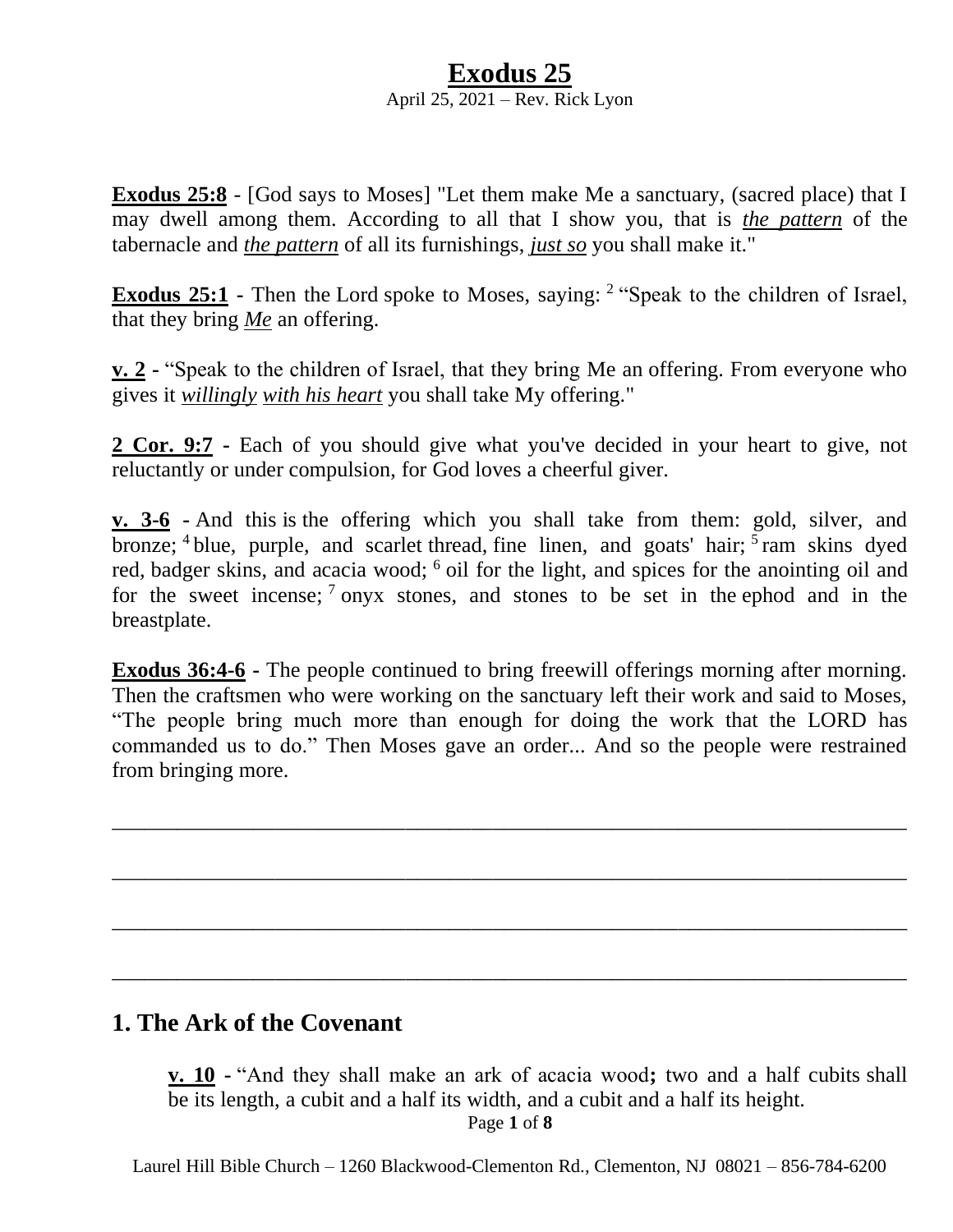### **Exodus 25** April 25, 2021 – Rev. Rick Lyon

**v. 11-15 -** And you shall overlay it with pure gold, inside and out you shall overlay it, and shall make on it a molding of gold all around. <sup>12</sup> You shall cast four rings of gold for it, and put them in its four corners; two rings shall be on one side, and two rings on the other side.  $^{13}$  And you shall make poles of acacia wood, and overlay them with gold. <sup>14</sup> You shall put the poles into the rings on the sides of the ark, that the ark may be carried by them. <sup>15</sup> The poles shall be in the rings of the ark; they shall not be taken from it.

**v. 16 -** And you shall put into the ark the Testimony which I'll give you.

**Hebrews 9:4 -** Inside the Ark was a gold jar containing *manna*, *Aaron's staff* that sprouted leaves, and *the stone tablets* of the covenant.

**John 6 -** "I am the bread that came down from heaven... Your fathers ate manna in the wilderness, but they all died... But I am the living bread that came down from heaven. Whoever eats this bread will live forever."

**v. 17 -** "You shall make a *mercy seat* of pure gold; two and a half cubits shall be its length and a cubit and a half its width."

\_\_\_\_\_\_\_\_\_\_\_\_\_\_\_\_\_\_\_\_\_\_\_\_\_\_\_\_\_\_\_\_\_\_\_\_\_\_\_\_\_\_\_\_\_\_\_\_\_\_\_\_\_\_\_\_\_\_\_\_\_\_\_\_\_\_\_\_\_\_\_\_\_

\_\_\_\_\_\_\_\_\_\_\_\_\_\_\_\_\_\_\_\_\_\_\_\_\_\_\_\_\_\_\_\_\_\_\_\_\_\_\_\_\_\_\_\_\_\_\_\_\_\_\_\_\_\_\_\_\_\_\_\_\_\_\_\_\_\_\_\_\_\_\_\_\_

\_\_\_\_\_\_\_\_\_\_\_\_\_\_\_\_\_\_\_\_\_\_\_\_\_\_\_\_\_\_\_\_\_\_\_\_\_\_\_\_\_\_\_\_\_\_\_\_\_\_\_\_\_\_\_\_\_\_\_\_\_\_\_\_\_\_\_\_\_\_\_\_\_

\_\_\_\_\_\_\_\_\_\_\_\_\_\_\_\_\_\_\_\_\_\_\_\_\_\_\_\_\_\_\_\_\_\_\_\_\_\_\_\_\_\_\_\_\_\_\_\_\_\_\_\_\_\_\_\_\_\_\_\_\_\_\_\_\_\_\_\_\_\_\_\_\_

**v. 22 -** God says: "I'll speak with you from *above the mercy seat."*

### **2. The Table of Showbread**

**v. 23 -** "You shall also make a *table* of acacia wood; two cubits shall be its length, a cubit its width, and a cubit and a half its height.

**v. 30 -** And you shall set the showbread on the table before Me always.

Page **2** of **8**

Laurel Hill Bible Church – 1260 Blackwood-Clementon Rd., Clementon, NJ 08021 – 856-784-6200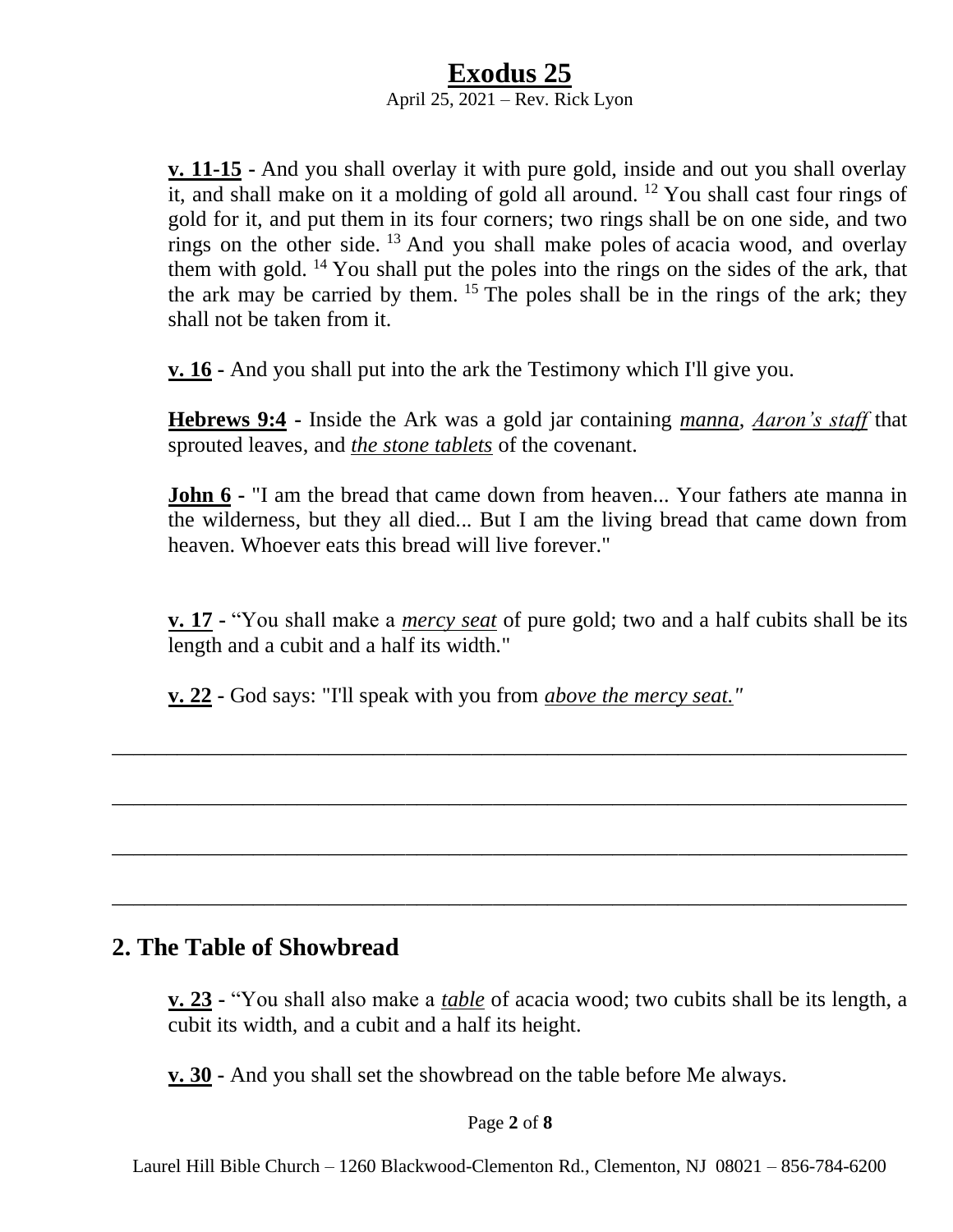April  $25$ ,  $2021$  – Rev. Rick Lyon

Lesson #1 - There's room at God's table for everyone.

Lesson #2 - God wants to have fellowship with you

John 1:14 - The Word (God) became flesh and *dwelt* among us. "Tabernacled"

- God pitched His tent with His people in the OT.
- Then Jesus came and tabernacled with people.
- Today, God wants to pitch His tent in you.

Lesson #3 - Jesus provides everything you need.

Page 3 of 8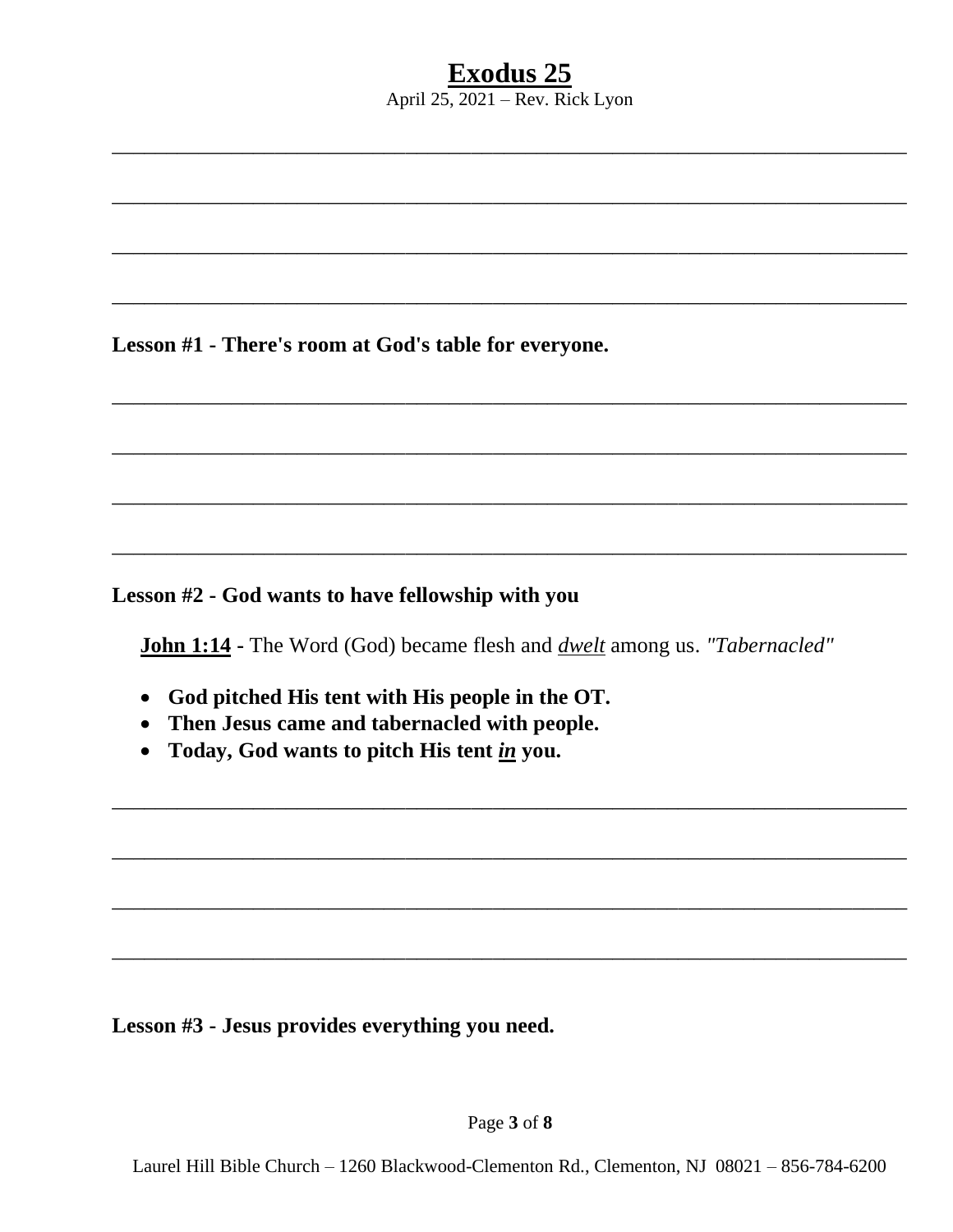### April 25, 2021 – Rev. Rick Lyon

\_\_\_\_\_\_\_\_\_\_\_\_\_\_\_\_\_\_\_\_\_\_\_\_\_\_\_\_\_\_\_\_\_\_\_\_\_\_\_\_\_\_\_\_\_\_\_\_\_\_\_\_\_\_\_\_\_\_\_\_\_\_\_\_\_\_\_\_\_\_\_\_\_

\_\_\_\_\_\_\_\_\_\_\_\_\_\_\_\_\_\_\_\_\_\_\_\_\_\_\_\_\_\_\_\_\_\_\_\_\_\_\_\_\_\_\_\_\_\_\_\_\_\_\_\_\_\_\_\_\_\_\_\_\_\_\_\_\_\_\_\_\_\_\_\_\_

\_\_\_\_\_\_\_\_\_\_\_\_\_\_\_\_\_\_\_\_\_\_\_\_\_\_\_\_\_\_\_\_\_\_\_\_\_\_\_\_\_\_\_\_\_\_\_\_\_\_\_\_\_\_\_\_\_\_\_\_\_\_\_\_\_\_\_\_\_\_\_\_\_

\_\_\_\_\_\_\_\_\_\_\_\_\_\_\_\_\_\_\_\_\_\_\_\_\_\_\_\_\_\_\_\_\_\_\_\_\_\_\_\_\_\_\_\_\_\_\_\_\_\_\_\_\_\_\_\_\_\_\_\_\_\_\_\_\_\_\_\_\_\_\_\_\_

**John 6:26-27, 35 -** Jesus replied, "Most assuredly, I say to you, you seek Me, not because you saw the signs, but because you ate of the loaves and were filled. Don't work for food that perishes, but for food that endures to eternal life... I am the bread of life."

# **3. The Golden Lampstand**

**v. 31 -** "You shall also make a lampstand of pure gold; the lampstand shall be of hammered work. Its shaft, its branches, its bowls, its ornamental knobs, and flowers shall be of one piece. And six branches shall come out of its sides: three branches of the lampstand out of one side, and three branches of the lampstand out of the other side.

\_\_\_\_\_\_\_\_\_\_\_\_\_\_\_\_\_\_\_\_\_\_\_\_\_\_\_\_\_\_\_\_\_\_\_\_\_\_\_\_\_\_\_\_\_\_\_\_\_\_\_\_\_\_\_\_\_\_\_\_\_\_\_\_\_\_\_\_\_\_\_\_\_

\_\_\_\_\_\_\_\_\_\_\_\_\_\_\_\_\_\_\_\_\_\_\_\_\_\_\_\_\_\_\_\_\_\_\_\_\_\_\_\_\_\_\_\_\_\_\_\_\_\_\_\_\_\_\_\_\_\_\_\_\_\_\_\_\_\_\_\_\_\_\_\_\_

\_\_\_\_\_\_\_\_\_\_\_\_\_\_\_\_\_\_\_\_\_\_\_\_\_\_\_\_\_\_\_\_\_\_\_\_\_\_\_\_\_\_\_\_\_\_\_\_\_\_\_\_\_\_\_\_\_\_\_\_\_\_\_\_\_\_\_\_\_\_\_\_\_

\_\_\_\_\_\_\_\_\_\_\_\_\_\_\_\_\_\_\_\_\_\_\_\_\_\_\_\_\_\_\_\_\_\_\_\_\_\_\_\_\_\_\_\_\_\_\_\_\_\_\_\_\_\_\_\_\_\_\_\_\_\_\_\_\_\_\_\_\_\_\_\_\_

\_\_\_\_\_\_\_\_\_\_\_\_\_\_\_\_\_\_\_\_\_\_\_\_\_\_\_\_\_\_\_\_\_\_\_\_\_\_\_\_\_\_\_\_\_\_\_\_\_\_\_\_\_\_\_\_\_\_\_\_\_\_\_\_\_\_\_\_\_\_\_\_\_

\_\_\_\_\_\_\_\_\_\_\_\_\_\_\_\_\_\_\_\_\_\_\_\_\_\_\_\_\_\_\_\_\_\_\_\_\_\_\_\_\_\_\_\_\_\_\_\_\_\_\_\_\_\_\_\_\_\_\_\_\_\_\_\_\_\_\_\_\_\_\_\_\_

\_\_\_\_\_\_\_\_\_\_\_\_\_\_\_\_\_\_\_\_\_\_\_\_\_\_\_\_\_\_\_\_\_\_\_\_\_\_\_\_\_\_\_\_\_\_\_\_\_\_\_\_\_\_\_\_\_\_\_\_\_\_\_\_\_\_\_\_\_\_\_\_\_

\_\_\_\_\_\_\_\_\_\_\_\_\_\_\_\_\_\_\_\_\_\_\_\_\_\_\_\_\_\_\_\_\_\_\_\_\_\_\_\_\_\_\_\_\_\_\_\_\_\_\_\_\_\_\_\_\_\_\_\_\_\_\_\_\_\_\_\_\_\_\_\_\_

**Reason #1 - Light detects**

Laurel Hill Bible Church – 1260 Blackwood-Clementon Rd., Clementon, NJ 08021 – 856-784-6200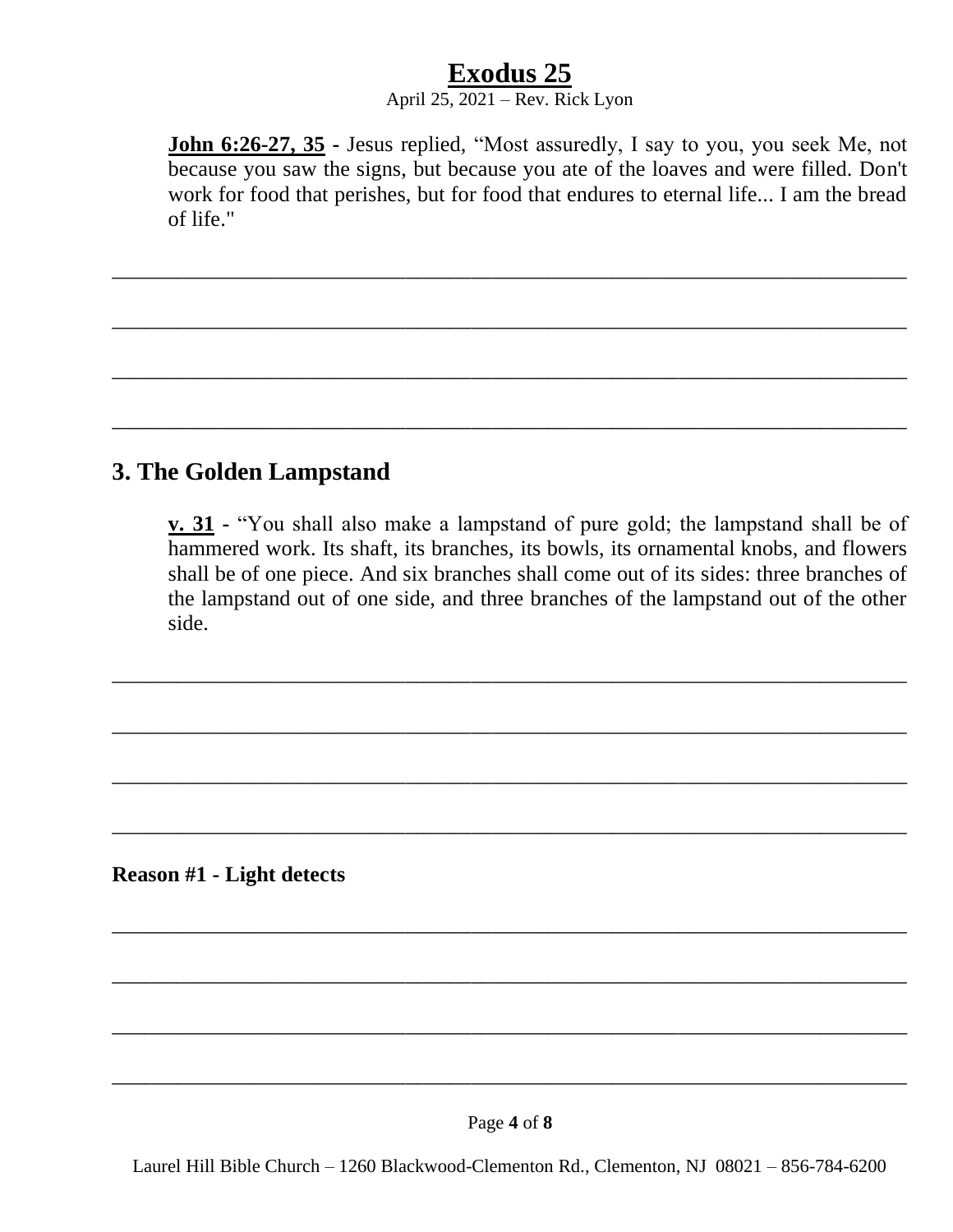April 25, 2021 – Rev. Rick Lyon

#### **Reason #2 - Light dispels darkness**

**John 1:5** - The Light shines in the darkness, and the darkness hasn't overcome it.

\_\_\_\_\_\_\_\_\_\_\_\_\_\_\_\_\_\_\_\_\_\_\_\_\_\_\_\_\_\_\_\_\_\_\_\_\_\_\_\_\_\_\_\_\_\_\_\_\_\_\_\_\_\_\_\_\_\_\_\_\_\_\_\_\_\_\_\_\_\_\_\_\_

\_\_\_\_\_\_\_\_\_\_\_\_\_\_\_\_\_\_\_\_\_\_\_\_\_\_\_\_\_\_\_\_\_\_\_\_\_\_\_\_\_\_\_\_\_\_\_\_\_\_\_\_\_\_\_\_\_\_\_\_\_\_\_\_\_\_\_\_\_\_\_\_\_

\_\_\_\_\_\_\_\_\_\_\_\_\_\_\_\_\_\_\_\_\_\_\_\_\_\_\_\_\_\_\_\_\_\_\_\_\_\_\_\_\_\_\_\_\_\_\_\_\_\_\_\_\_\_\_\_\_\_\_\_\_\_\_\_\_\_\_\_\_\_\_\_\_

\_\_\_\_\_\_\_\_\_\_\_\_\_\_\_\_\_\_\_\_\_\_\_\_\_\_\_\_\_\_\_\_\_\_\_\_\_\_\_\_\_\_\_\_\_\_\_\_\_\_\_\_\_\_\_\_\_\_\_\_\_\_\_\_\_\_\_\_\_\_\_\_\_

#### **Reason #3 - Light directs**

**John 8:12 -** "I am the light of the world, whoever follows Me shall not walk in darkness, but have the light of life."

**Mt. 5:14-16 -** "You are the light of the world... let your light so shine among men that they may see your goods works and glorify your Father in heaven."

\_\_\_\_\_\_\_\_\_\_\_\_\_\_\_\_\_\_\_\_\_\_\_\_\_\_\_\_\_\_\_\_\_\_\_\_\_\_\_\_\_\_\_\_\_\_\_\_\_\_\_\_\_\_\_\_\_\_\_\_\_\_\_\_\_\_\_\_\_\_\_\_\_

\_\_\_\_\_\_\_\_\_\_\_\_\_\_\_\_\_\_\_\_\_\_\_\_\_\_\_\_\_\_\_\_\_\_\_\_\_\_\_\_\_\_\_\_\_\_\_\_\_\_\_\_\_\_\_\_\_\_\_\_\_\_\_\_\_\_\_\_\_\_\_\_\_

\_\_\_\_\_\_\_\_\_\_\_\_\_\_\_\_\_\_\_\_\_\_\_\_\_\_\_\_\_\_\_\_\_\_\_\_\_\_\_\_\_\_\_\_\_\_\_\_\_\_\_\_\_\_\_\_\_\_\_\_\_\_\_\_\_\_\_\_\_\_\_\_\_

\_\_\_\_\_\_\_\_\_\_\_\_\_\_\_\_\_\_\_\_\_\_\_\_\_\_\_\_\_\_\_\_\_\_\_\_\_\_\_\_\_\_\_\_\_\_\_\_\_\_\_\_\_\_\_\_\_\_\_\_\_\_\_\_\_\_\_\_\_\_\_\_\_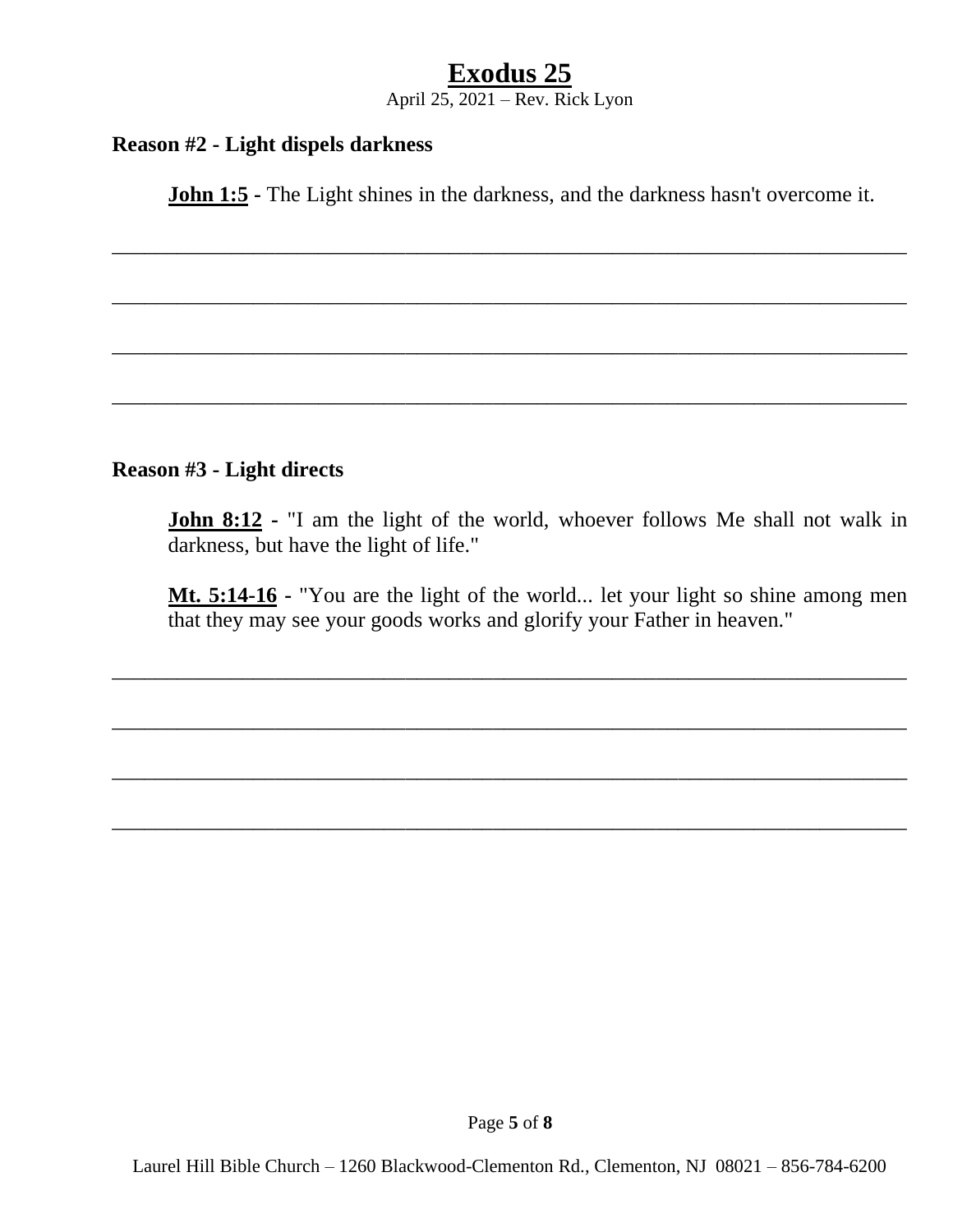#### April 25, 2021 – Rev. Rick Lyon

**Exodus 25:8 - "Let them make Me a sanctuary, (sacred place) that I may dwell among them. According to all that I show you, that is** *the pattern* **of the tabernacle and** *the pattern* **of all its furnishings,** *just so* **you shall make it."**

**1. The Ark of the Covenant**

**Hebrews 9:4 - Inside the Ark was a gold jar containing** *manna***,** *Aaron's staff* **that sprouted leaves, and** *the stone tablets* **of the covenant.**

**2. The Table of Showbread** 

**Lesson #1 - There's room at God's table for \_\_\_\_\_\_\_\_\_\_.**

Page **6** of **8**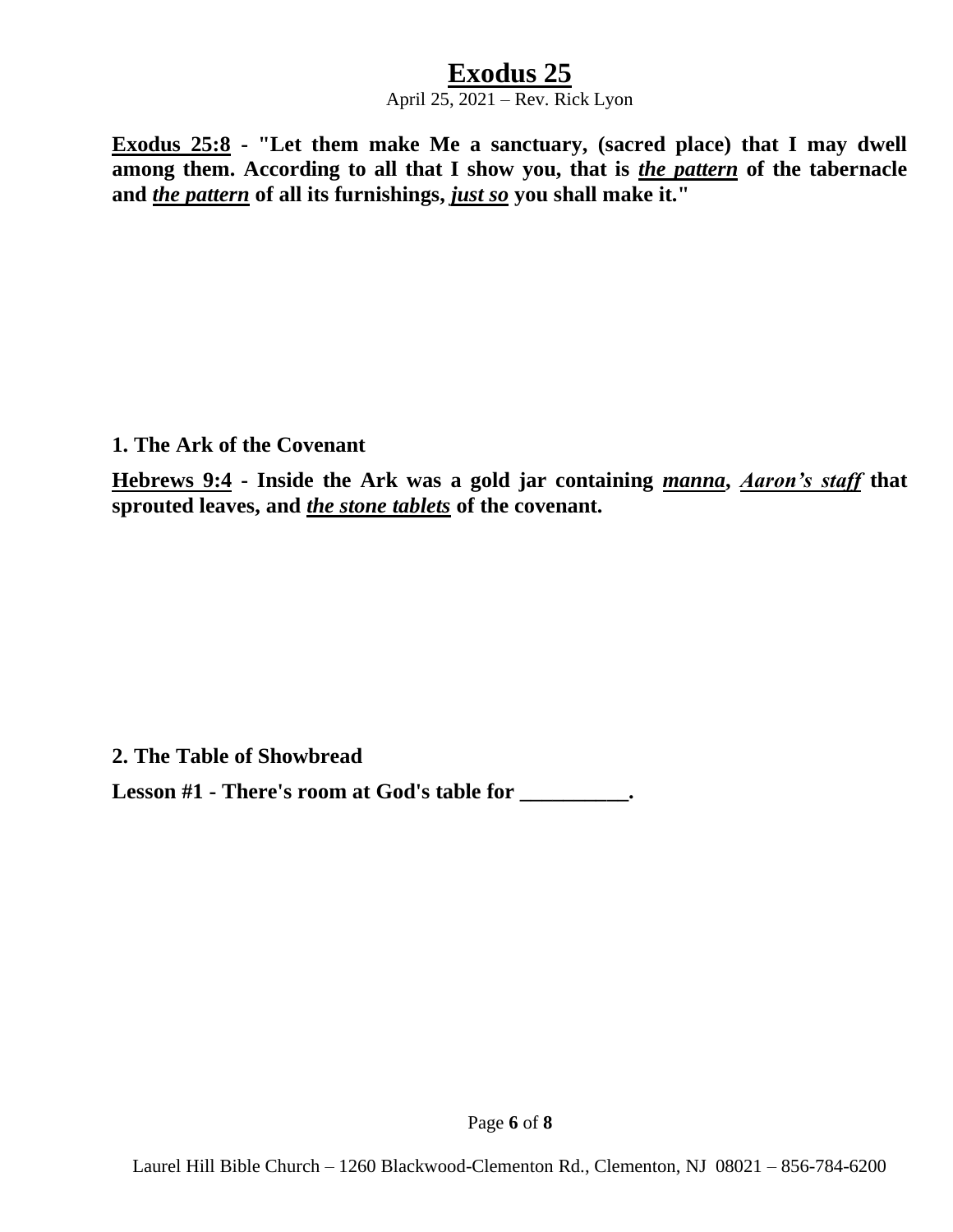April 25, 2021 – Rev. Rick Lyon

**Lesson #2 - God wants to have \_\_\_\_\_\_\_\_\_\_\_\_\_\_\_\_\_\_**

**Lesson #3 - Jesus provides \_\_\_\_\_\_\_\_\_\_\_\_\_\_\_\_\_\_\_\_.**

**3. The Golden Lampstand**

**John 8:12 - Jesus said, "I am the light of the world."**

**Three reasons we need light.**

**Reason #1 - \_\_\_\_\_\_\_\_\_\_\_\_\_\_\_**

Page **7** of **8**